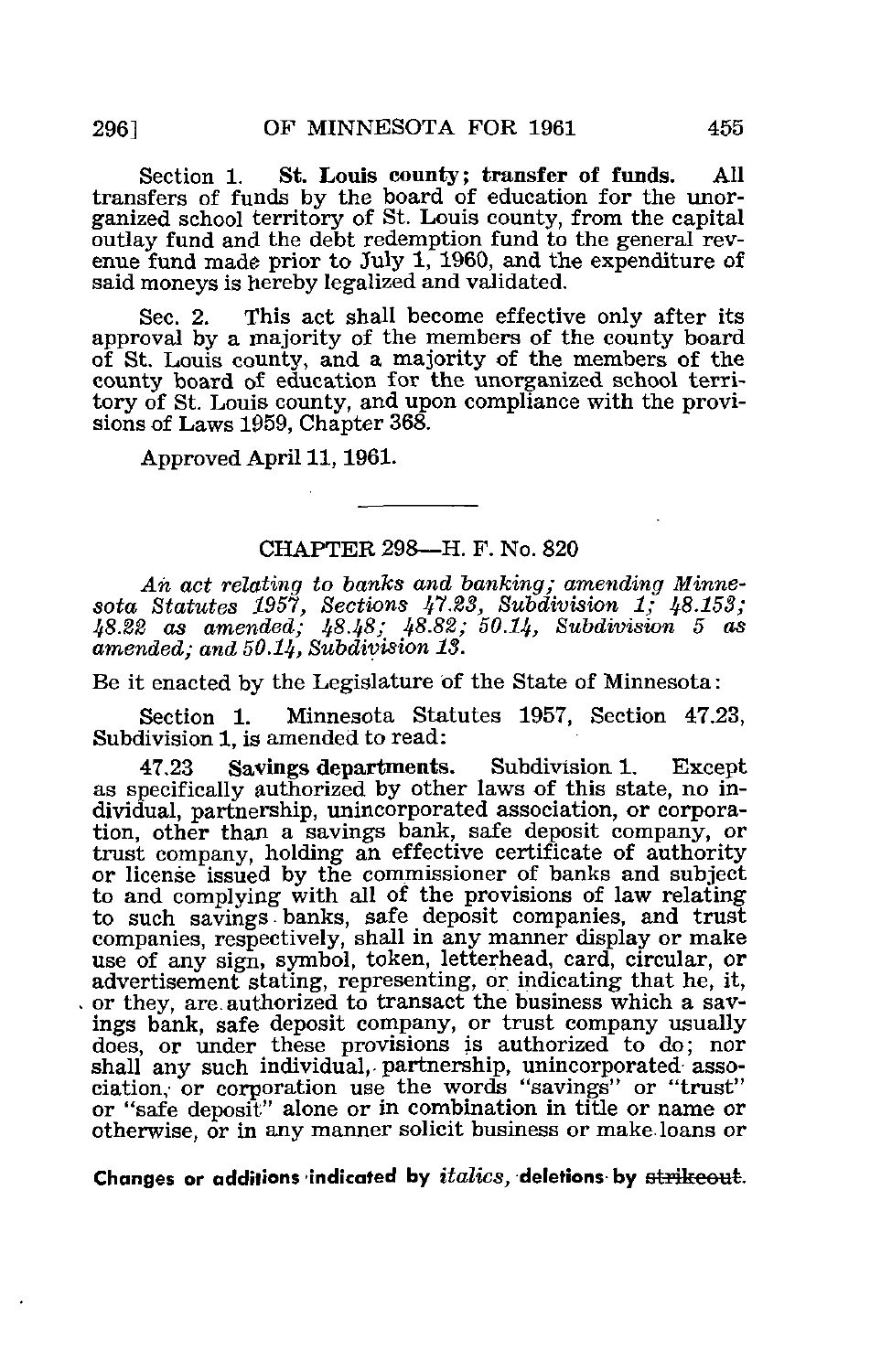solicit or receive deposits or transact business as a savings bank, safe deposit company, or trust company; except that a state bank, or trust company, regularly incorporated and authorized to do business under the laws of this state, may establish and maintain a savings department under the supervision of the commissioner of banks, and may solicit and receive deposits in this savings department and advertise the same as such, and every such trust company having a savings department may shall use in its name or title, in addition to the word "trust", the words "savings". or "savings bank" Savings deposits received by  $m \sin \alpha$  a trust company using the word "savings" or "savings bank" in its name or title shall be invested only in authorized securities, as defined by law, and the trust company shall keep on hand, at all times, such securities as deposite in savings bank may be invested in  $\pm$ o an amount at least equal to the amount of the deposits, and these securities shall be the representative of, and the fund for, applicable first and exclusively to the payments of, the savings deposits. Deposits received by the trust company subject to its right to require notice of withdrawal evidenced by passbooks or by written receipt or agreement shall be deemed savings deposits.

Sec. 2. Minnesota Statutes 1957, Section 48.22, as amended by Laws 1959, Chapter 88, Section 7, is amended to read:

48.22 Cash reserves. Subdivision 1. Requirements. It shall always keep a reserve equal to 15 percent of its demandable liabilities and 5 percent of its time deposits if located in a reserve city; if not located in a reserve city, it shall always keep a reserve equal to 12 percent of its demandable liabilities and 5 percent of its time deposits; which shall be in cash and balance due from solvent banks. No bank shall act as reserve agent for another without the approval of the commissioner if its capital and surplus are less than \$100,000. When its reserve shall become impaired, it shall make no new loans or discounts except upon sight bills of exchange, nor declare any dividend until the same has been fully restored. The term "reserve city", as used herein, shall be taken to mean such cities as are designated as reserve cities by act of congress or other federal authority.

Subd. 2. Failure to meet requirements. If on any one day, such reserve shall not meet requirements, it shall not constitute a violation for the purposes of section 48-22 provided that the average reserve for the period starting the

Changes or additions indicated by  $italics$ , deletions by  $\sigma$  at  $r$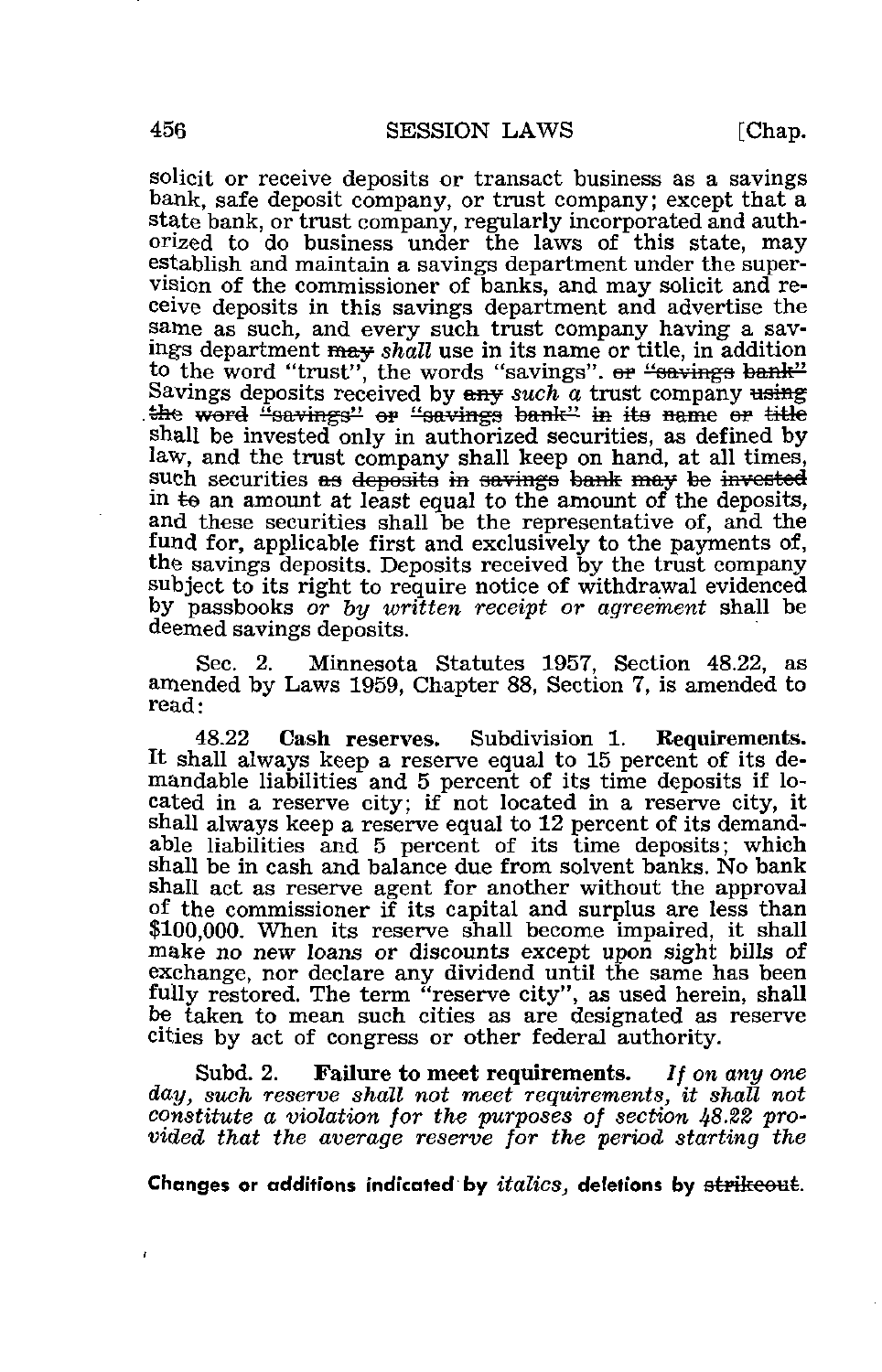first day of the same week and ending on the last day thereof, shall equal or exceed minimum requirements as provided in subdivisions 1 and 3 of this section. For each such weekly period in which the average reserve shall become deficient, such bank shall pay a fine of \$50.00 or an amount equivalent to 8 percent per annum based on the average deficiency for such period, whichever is greater. Such fine shall be payable to the commissioner on his making a request for payment.

Subd.  $\frac{2}{3}$ . State banks, change in requirements. Whenever the commissioner of banks shall determine that the maintenance of sound banking practices or the prevention of injurious credit expansion or contraction makes action advisable, he may make an order changing the requirements as to reserves against demand or time deposits, or both, in state banks which are not members of the Federal Reserve System. The reserve requirements established in any such order shall not be less than the requirements contained in subdivision 1, nor more than those required of member banks of the Federal Reserve System on the date that the order is made by the commissioner.

Sec. 3. Minnesota Statutes 1957, Section 48.48, is amended to read:

48.48 Reports to commissioner. Subdivision 1. At least three times in each year, and at any other time when so requested by the commissioner, every bank shall, within seven fifteen days of the date of notice, make and transmit to him, in such form and within such time as he shall prescribe, a report, verified by its president or vice-president and by its cashier, and attested by at least two of its directors, stating in detail, under appropriate heads, as required by the commissioner, its assets and liabilities at the close of business on the day specified in the request; if upon special request; otherwise on the last business day of the preceding month. This statement shall be published once at the expense of the bank in a newspaper of the county of its location, and proof thereof filed immediately with the commissioner. A bank located in a municipality, the corporate limits of which extend into two or more counties, may publish its report in a newspaper of either of the counties.

Subd. 2. For failure to send such reports to the commissioner in the time specified, such bank shall forfeit to the state the sum of \$25.00 for each day of such delay and shall

Changes or additions indicated by  $italics$ , deletions by  $\frac{4}{100}$ 

Ĺ.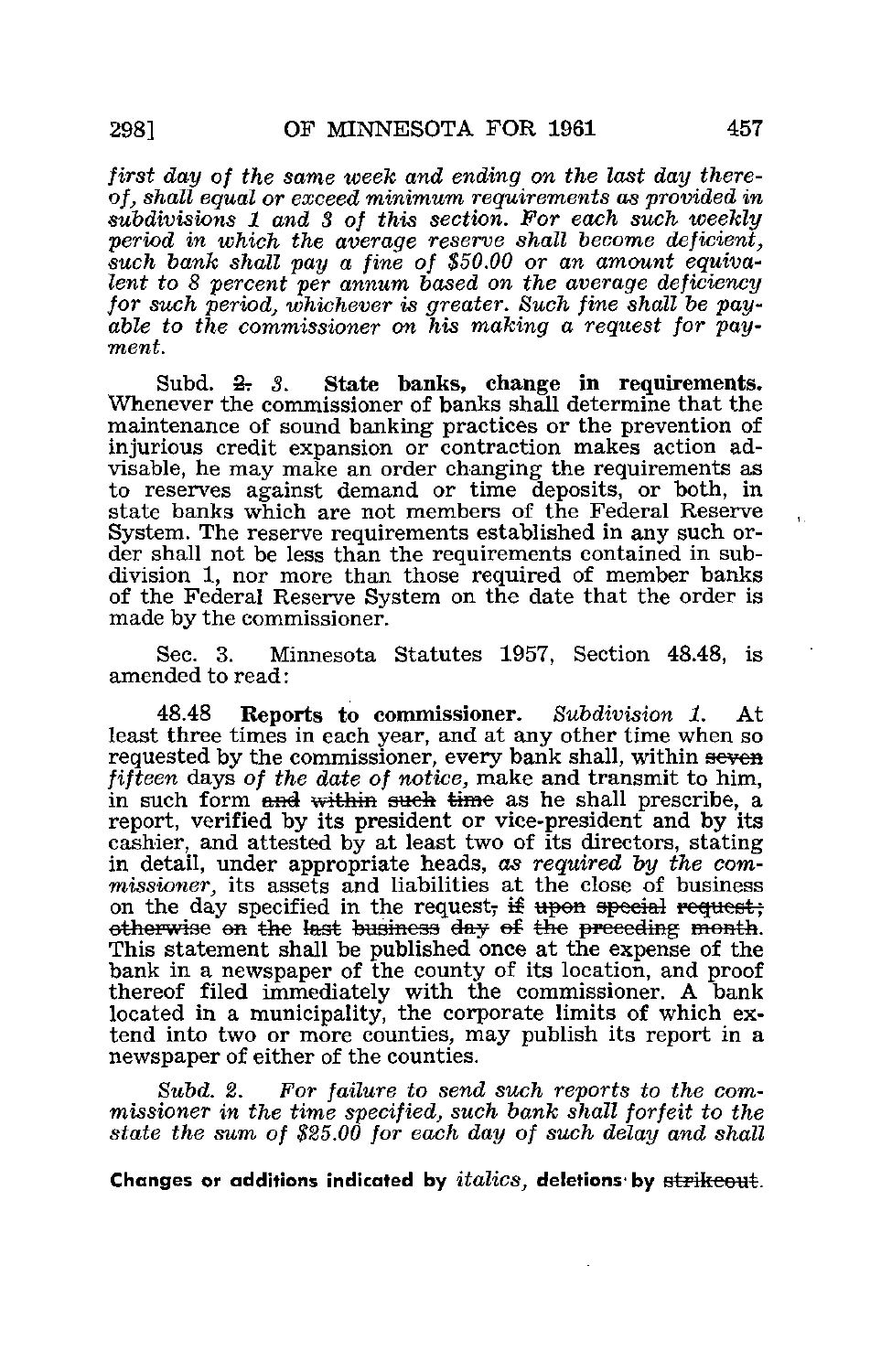pay .the accumulated sum to the commissioner on his making a formal demand for payment.

Sec. 4. Minnesota Statutes 1957, Section 48.82, is amended to read:

48.82 Deposits of trust and other funds received. Any trust company may <del>take and hold on deposit</del> or for act as a depository or accept for safe-keeping money, bonds, stocks, and other securities or personal property which any public officer, or any trustee or other legal representative, or any public or private corporation or person, may desire or shall be authorized, ordered, or otherwise required by law to deposit in a bank or other safe depository, or to pay into any court of record; and the same may, instead thereof, be paid into or deposited with any such trust company, and, where  $\theta$  and deposit is made pursuant to order of court, in such as the court shall designate, and take the receipt of the trust company therefor; and thereupon the depositor and his sureties shall be relieved from liability thereafter accruing so long as these deposits continue. Such deposits shall not include checking or savings accounts, certificates of deposit or other liability not relating to its fiduciary activities, except as may be authorized by Section 47.23 and Sections 48.69 to 48.73 inclusive.

Sec. 5. Minnesota Statutes 1957, Section 50.14, Subdivision 5, as amended by laws 1959, Chapter 88, Section 15, is amended to read:

Subd. 5. Class four shall be (a) notes or bonds secured by mortgages or trust deed on unencumbered real estate in Minnesota, Wisconsin, Iowa, North Dakota, South Dakota, Missouri, Nebraska, Colorado, Kansas, Oklahoma, Texas, and Montana, Michigan, Illinois, and Indiana, worth at least twice the amount loaned thereon.

(b) Notes or bonds secured by mortgages or trust deed on unemcumbered real estate in paragraph (a) where such notes or bonds do not exceed  $70\,80$  percent of the appraised value of the security for the same, provided that such notes or bonds are payable in instalments aggregating not less than five percent of the original principal per annum in addition to the interest; or, are payable on a regular amortization basis in equal instalments, including principal and interest, such instalments to be payable monthly in such amounts that the debt will be fully paid in not to exceed  $20$ SO years if the security in non-agricultural real estate, and

Changes or additions indicated by *italics*, deletions by strikeout.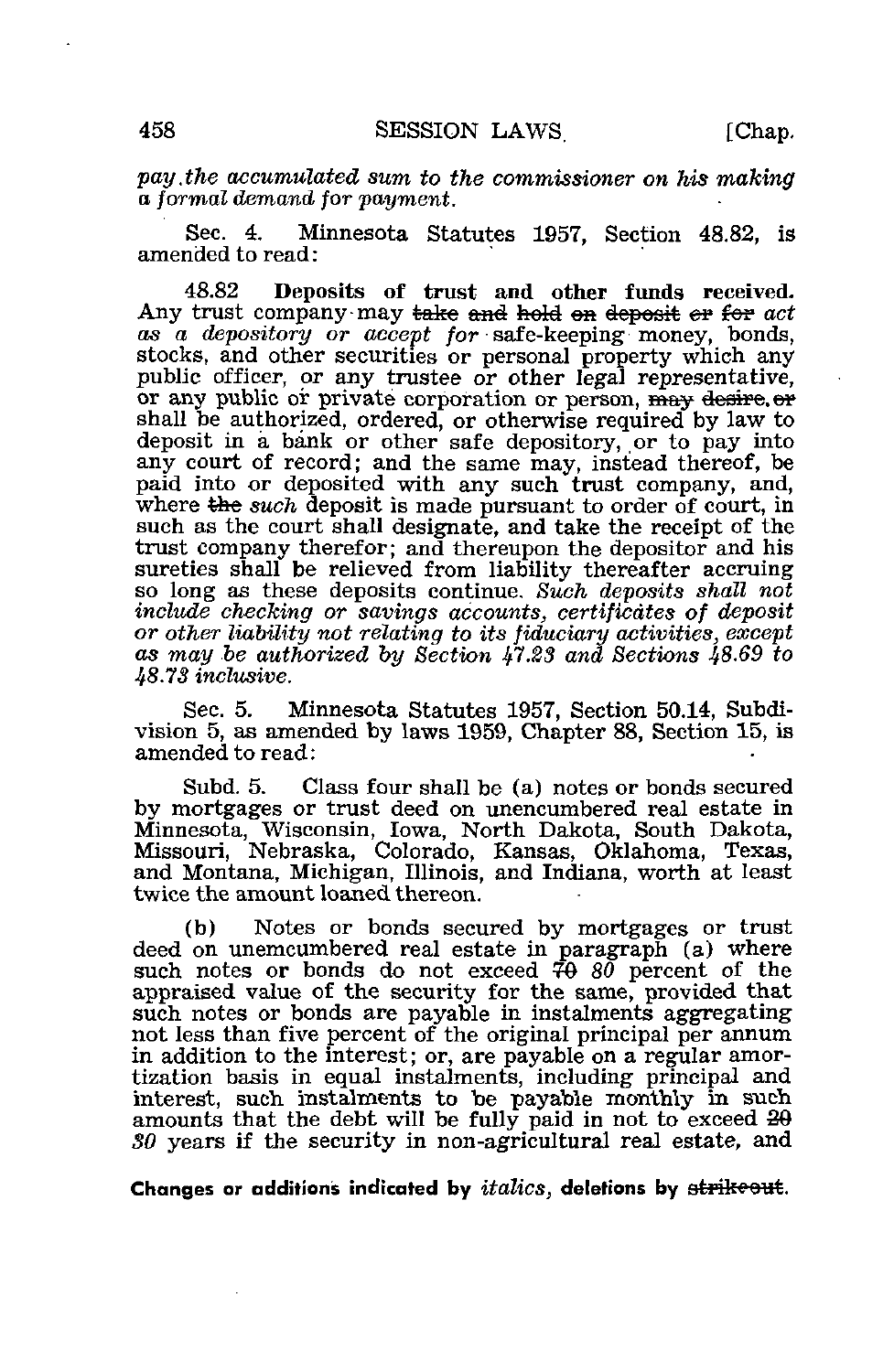such instalments to be payable annually or semi-annually in such amounts that the debt will be fully paid in not to exceed 25 years if the security is agricultural real estate.

Nor more than 50 percent of the whole amount of the moneys of the bank shall be so loaned and such investments shall be made only on report of a committee directed to investigate the same and report its value, according to the judgment of its members, and its report shall be preserved among the bank's records.

Sec. 6. Minnesota Statutes 1957, Section 50.14, Subdivision 13, is amended to read:

Subd. 13. Class twelve shall be (a) bonds and obligations of the Federal Home Loan Banks established by Act of Congress known as the Federal Home Loan Bank Act, approved July 23, 1932, and Acts amendatory thereto, and in bonds and obligations of the Home Owners' Loan Corporation established by Act of Congress known as the Home Owners' Loan Act of 1933, and Acts amendatory thereto.

(b) Certificates of deposits of any bank or trust company, however organized, the deposits of which are insured in whole or in part by the Federal Deposit Insurance Corporation, to the extent that such certificates of deposit are fully insured.

(c) Loans secured by its own passbooks or other evidences of indebtedness.

Sec. 7. Minnesota Statutes 1957, Section 48.153, is amended to read:

48.153 Instalment loans, interest in advance. Any bank or trust company organized under the laws of this state, or any national banking association doing business in the state, making any loan of money not exceeding \$3,000 repayable in instalments, may make a charge for such loan computed at a rate not exceeding six percent per annum upon the total amount of the loan from the date thereof until the stated maturity date of the final instalment thereof, which shall not exceed three years from the date of the loan, notwithstanding that such loan is required to be repaid in instalments or that the loan is secured by mortgage, pledge, or other collateral or by a deposit account opened concurrently with the making of the loan and assigned as collateral security therefor, which deposit account may evidence deposits made or required to be made periodically, with or without interest, throughout the

Changes or additions indicated by  $italics$ , deletions by  $\overline{\textbf{strikeout}}$ .